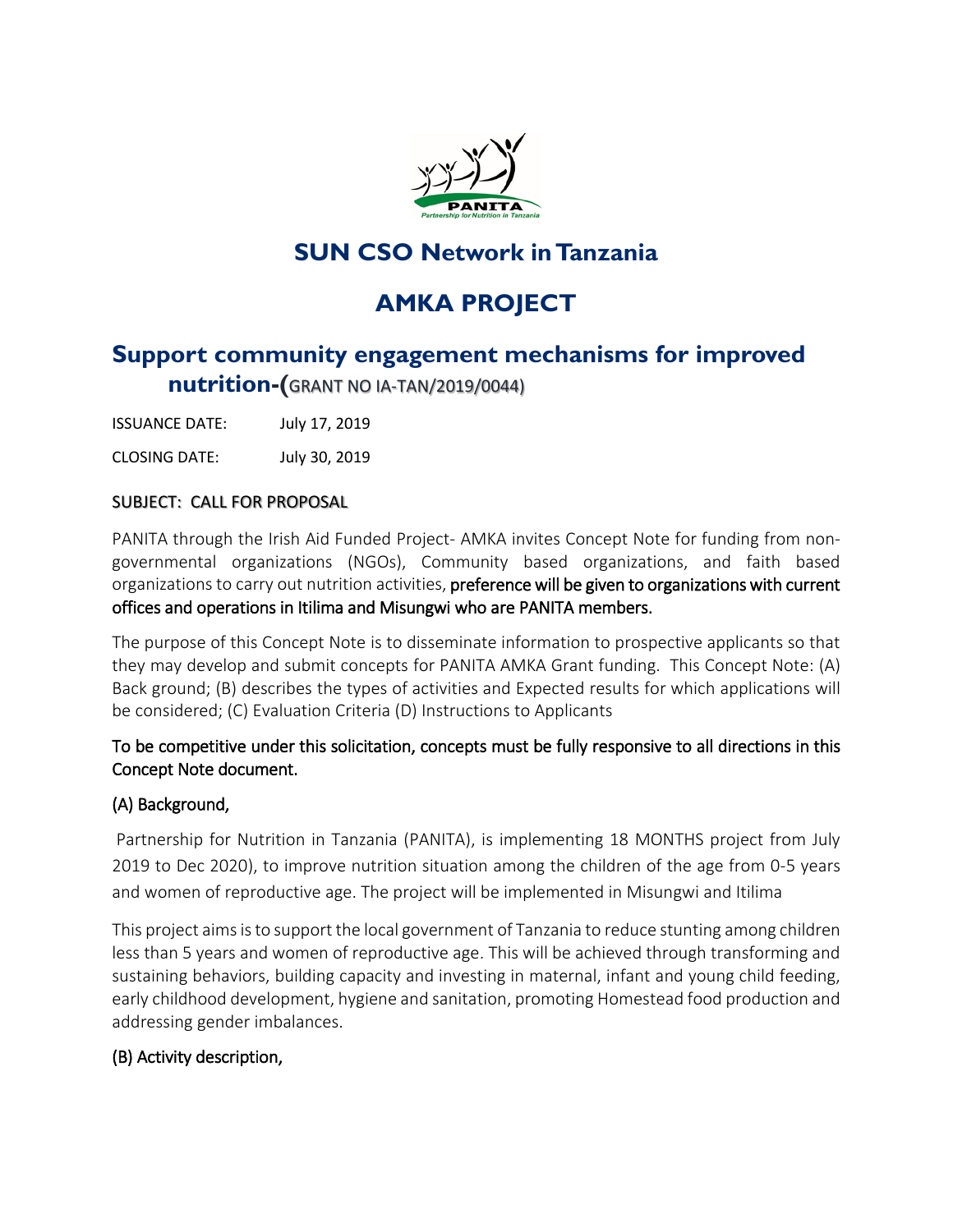AMKA project will focus on changing community behaviours on nutrition through the use of the following.

- 1. Community education
- 2. Health facility worker training
- 3. Homestead food production

The following specific activities at the community level through CSO.

- The use of village health day and other relevant forum to increase community awareness on nutrition interventions as a means to influence behavior change
- Promote nutrition education through various ways
- Advocate for increased resources for nutrition and accountability at all levels

#### Expected results, and

#### The desired outcome of the project's activities will be:-

- 1. Improved operational multi-sectorial response for nutrition at district, ward and village level levels (Agriculture, WASH, Education, and Community Development, Livelihoods) to establish a cycle of planning, budgeting, and delivery, monitoring and reporting.
- 2. Enhanced capacity to support optimal care practices for maternal nutrition and IYCF, WASH and early childhood development in the target districts
- 3. Increased knowledge of pregnant women, caregivers of children under-two years of age, household and community decision makers on IYCF, ECD, WASH and health practices in target regions
- 4. Continuous quality improvement and policy engagement

## (C) Evaluation Criteria

Applications will be evaluated against the criteria in the table below.

| <b>Evaluation Category</b>                                                                                                                                                                                                                         | Rating – Points |
|----------------------------------------------------------------------------------------------------------------------------------------------------------------------------------------------------------------------------------------------------|-----------------|
| Understanding of the core objective of CSOs in AMKA's<br>community interventions and required deliverables and the<br>  CSO will articulate it clearly in its plan (methods and<br>approach) given the existing nutrition issues at their locality | 20              |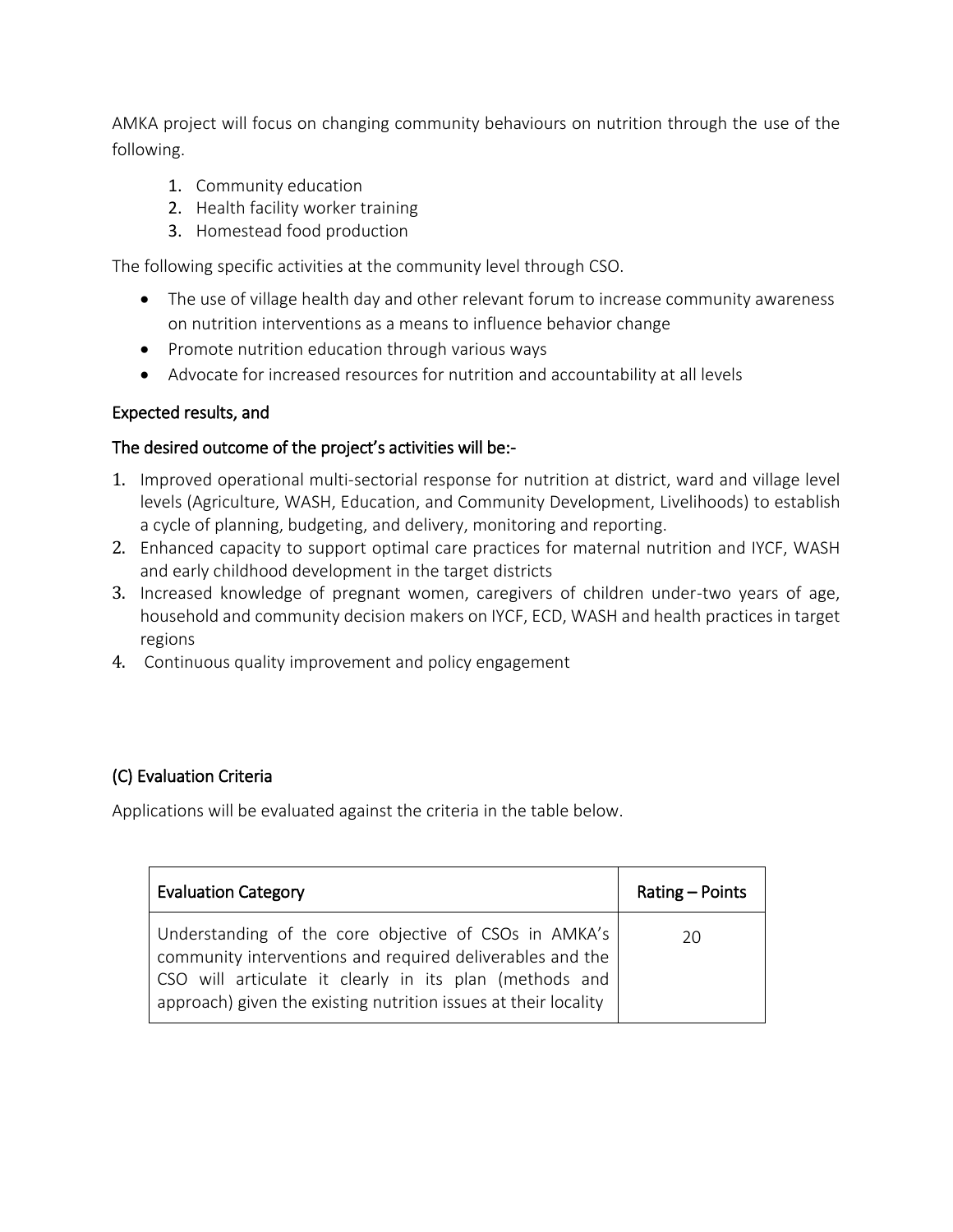| Demonstrated experience of working with communities in<br>addressing nutrition sensitive and $/$ or nutrition specific<br>issues                                  | 15  |
|-------------------------------------------------------------------------------------------------------------------------------------------------------------------|-----|
| Clearly defined implementation plan, M&E plan and the<br>budget                                                                                                   | 30  |
| Already worked with communities and has a coverage of not<br>less than 50% of the district's ward coverage (Support letters<br>from WEOs of the respective wards) | 15  |
| Demonstrated a good working relationship with both<br>government and community and has a supporting document<br>as approval from the LGAs                         | 10  |
| Clear and articulated inclusion of the social cultural norms<br>and Gender consideration                                                                          | 10  |
| Total                                                                                                                                                             | 100 |

#### (D) Instructions to Applicants

The applicants will propose their own implementation strategies for the implementation of the scope of work described above, introducing innovations that are appropriate to their organizational strengths.

Applicants shall present their proposals in the formats provided. Those applications that are not submitted according to the formats requested and in accordance with the instruction in this Concept Note will be considered as non-responsive and will be disqualified.

The application elements and guidelines are summarized below:

- Section I (Basic Information). The Applicant provides basic contact information and information regarding the status of the organization.
- Section II (Project Description). The Applicant describes main program elements such as objective of the grant and the linkage to AMKA objectives, results and indicators for measuring results, the activities' beneficiaries, and plan for disseminating activity deliverables.
- Section III (Project Implementation Plan, Monitoring and evaluation).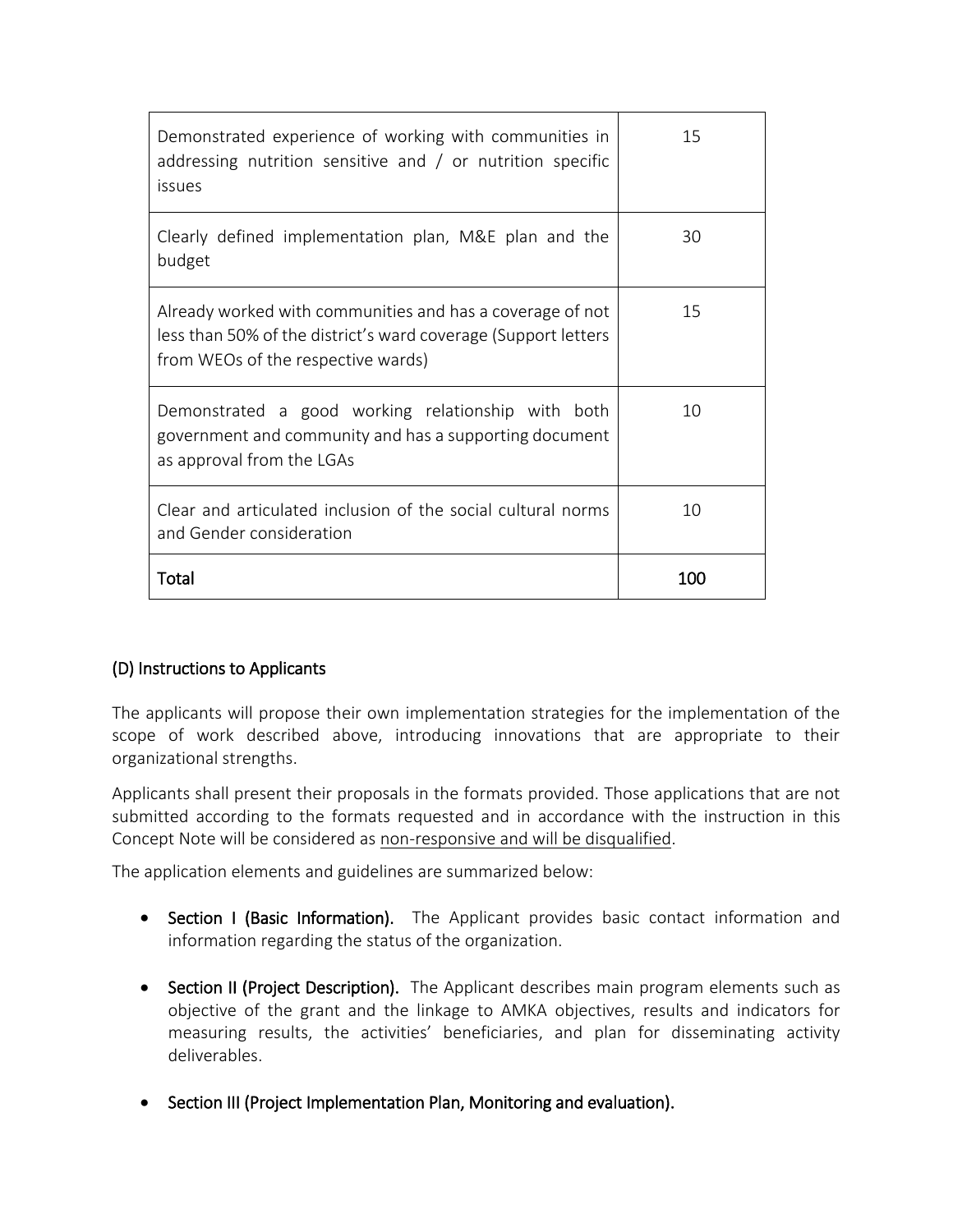This section covers information regarding project implementation, including proposed personnel and descriptions about each task. Each task must be:

- Complete and sound
- Integrated and scheduled with dependent tasks
- Assigned to a responsible party
- Defined in terms of resources required
- Concluded with a viable milestone of achievement—milestones must be linked to results.

The tasks listed must show a logical, thoughtful approach to the overall implementation plan. Tasks should describe actions and be logically sequenced. Each task must contribute to the achievement of the activity objective.

Applicant describes any relevant material assumptions made and/or conditions precedent required for the achievement of the grant objective.

#### • Section IV (Experience and Capacity).

Applicant describes previous or on-going experience implementing similar activities. This is a critical factor in assessing the capacity of the Grantee to implement the activity. Applicant also provides contact information of references that can speak to the Applicant's past performance and capabilities.

#### • Section VI (General Budget and guideline).

The Budget forms, when properly completed, reviewed, and approved, serve as the mutually agreed-upon "roadmap" for activity financial management. All activity costs must be identified. Cost data must be accurate; proposed amounts should not be unrealistically high or low.

- The budget should be realistic and itemise clearly in each activity, not lumpsum.
- The administrtation cost (office cost and Salary) do not exceed 20% of the whole budget
- Procurement No procurement of Bicycle, motor bike, rain boots, rain coat and Umbrellas.
- The budget line of this project is not more than 30,000 Euros per project period

#### Application Submission Information

Applications shall be in English and must be signed by an authorized agent of the applicant. The Concept Paper shall not exceed five (5) pages.

Applications should be submitted one in hard copy and electronic copy in Word or PDF format to the PANITA office July 30<sup>th</sup>, 2019 05:00PM at the address below and should reference "CONCEPT NOTE DATED JULY 30th, 2019".

#### AMKA Project,

*Project coordinator - PANITA,*

#### Partnership for Nutrition in Tanzania PANITA,